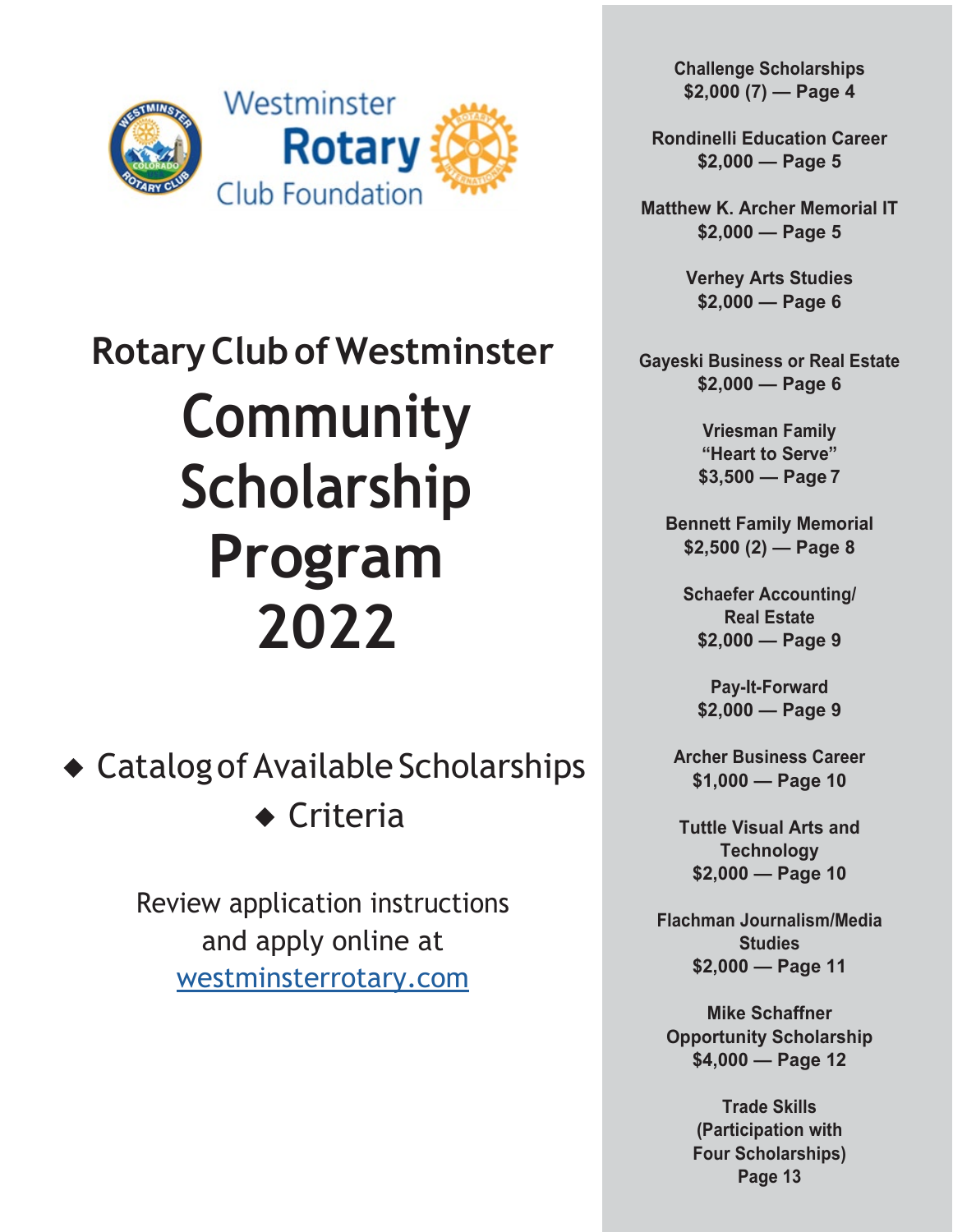### Rotary Club of Westminster **COMMUNITY SCHOLARSHIP PROGRAM**

For more than 55 years the Rotary Club of Westminster has been raising funds to support programs which have touched and enriched the lives of residents in the north metro community. Launched in 1999, the Rotary Community Scholarship undertaking is one of the most comprehensive local programs in Colorado. Each spring, active Westminster Rotary committees interview and select students who will be awarded grants ranging from \$1,000 to \$4,000. Through its Westminster Rotary Foundation, in partnership with local area businesses and individuals, over \$1,000,000 in scholarships have been distributed to more than 500 successful applicants.

**The Rotary Club of Westminster meets from 7:10am until 8:30am each Wednesday at the Ranch Country Club at, 11887 Tejon St, Westminster, CO 80234.**

### **ELIGIBILITY**

Applicants must:

- Have graduated, or be eligible to graduate, from: Westminster High School, Mountain Range High School, Northglenn High School, Legacy Broomfield High School, Belleview Christian High School, Standley Lake High School, Holy Family High School, Jefferson Academy, Academy of Charter Schools, Thornton High School, Hidden Lake High School, Vantage Point High School and/or be an established resident of the City of Westminster.
- Provide two letters of recommendation
- Submit COMPLETE scholarship application
- Interview with the selection committee at the appointed dates, time and location

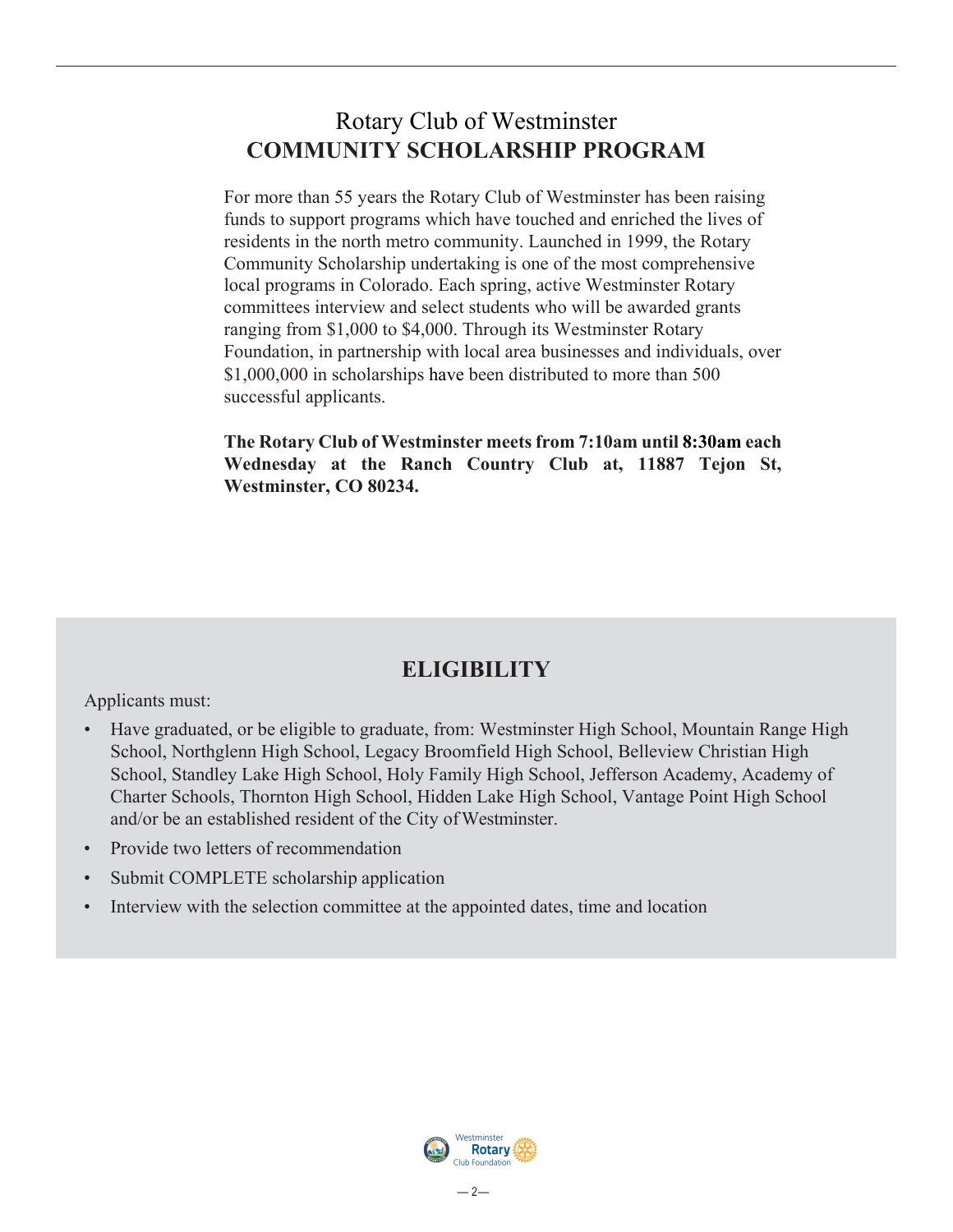### **APPLICATION INSTRUCTIONS**

Scholarships to be granted vary in focus and criteria. Therefore, it is important to read through this entire summary to determine which scholarship you may be most qualified to receive.

- **Deadline for scholarship applications** is Monday, February 28, 2022.
- Only **completed and timely submitted applications** will be considered.
- **Application is available** at [www.westminsterrotary.com/page/service-and-scholarships](https://www.westminsterrotary.com/page/service-and-scholarships)
- Letters of **recommendation must include telephone numbers** for follow-up.
- **High school transcripts must include the name and telephone number of your counselor or a school administrator for verification.**
- **Personal history essay** must be **typewritten**, should be between **500-600 words,** and should tell the reader something about who you are, where you have been, what you believe in, and where you are going with your education.

Questions should be directed to:

**WESTMINSTER ROTARY FOUNDATION SCHOLARSHIP SELECTION COMMITTEE** [westminstercorotary@gmail.com](mailto:westminstercorotary@gmail.com)

### **SELECTION PROCESS**

Applicants will be selected based upon:

- satisfactory references
- academic record
- demonstrated need
- examples of Rotary principles in his/her life
- 500-to-600-word personal history essay
- personal interview with members of the Scholarship Selection Committee

Successful applicants will be notified by the last week of April.

Successful recipients will be asked to provide a recent photo.

### **REPORTING REQUIREMENTS**

**It is the recipient's responsibility to complete, sign and submit the Scholarship Recipient Award Acceptance/Terms and Requirements form to the Rotary Foundation Treasurer to activate the scholarship.**

**Further, it is the recipient's obligation to provide first semester transcripts to the Scholarship Selection Committee to obtain second semester funding.**

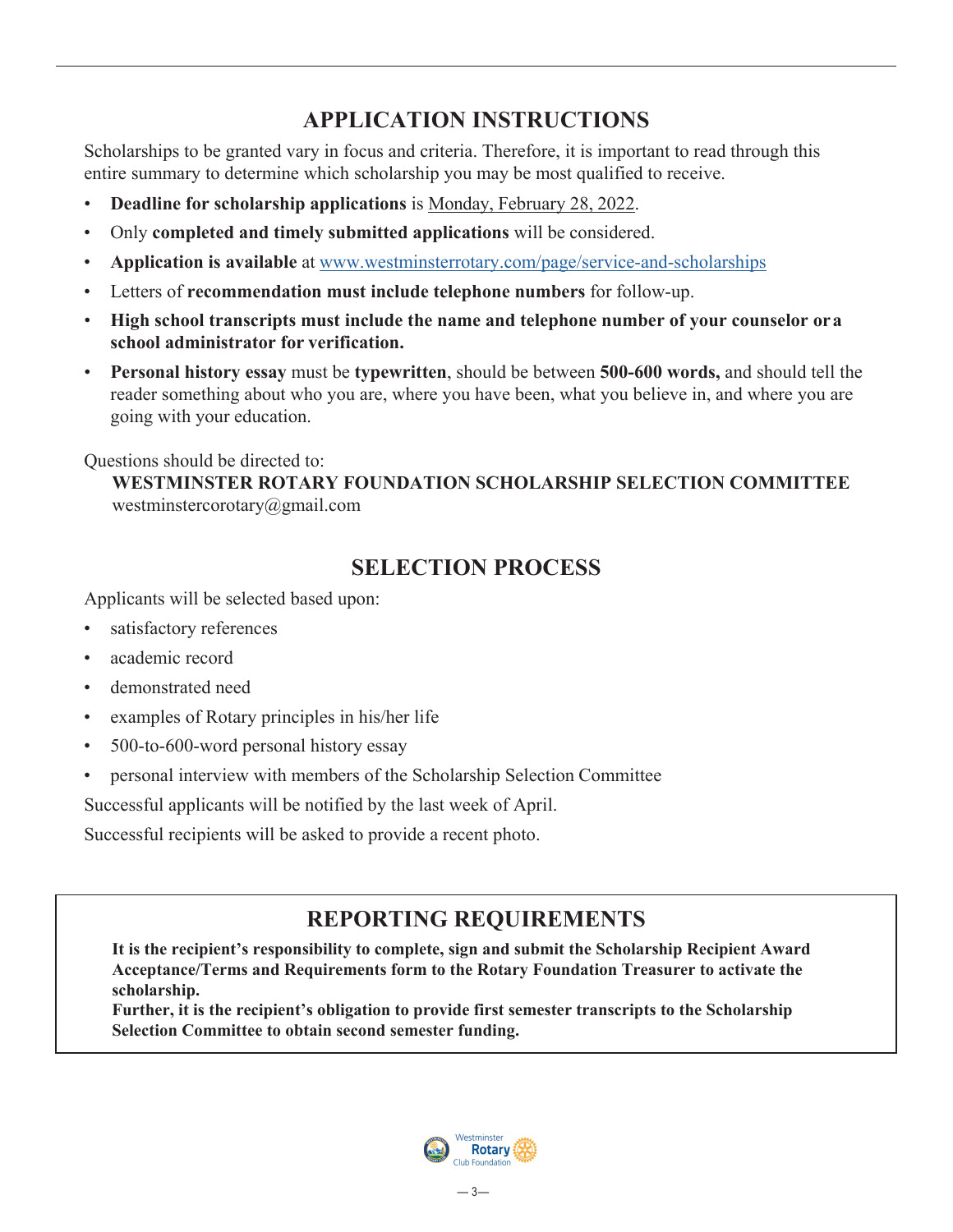# **CHALLENGE SCHOLARSHIPS**

### Quantity  $-7$ Amount – \$2,000 PER YEAR (\$1,000 PER SEMESTER)

**Challenge scholarships are for any students seeking to further their high school education at any institution of higher learning, including: vocational – technical schools, community colleges, four-year colleges and universities. Motivation to succeed, merit, and need will be primary criteria. Past academic performance, although considered, will not be a primary consideration.**

#### *Sarah Boller-Lock Challenge Scholarship*

This scholarship is named for a former member who continues to make financial contributions to our scholarship program. In recognition, Westminster Rotary names one of the above Challenge scholarships in her behalf.

Successful recipients must be full time students at a post-high school institution and maintain a 2.5 grade point average to obtain second semester funding.

#### *Second Year College Scholarship*

Second year funding is available for one previous recipient of a Challenge Scholarship who has:

- successfully completed one year of higher learning (vocational/technical school, community college, four-year college, or university) and maintained a 2.5 grade point average
- provided at least three hours volunteer time with a Rotary Club and provided a letter of confirmation from that club's president
- fulfilled all reporting requirements

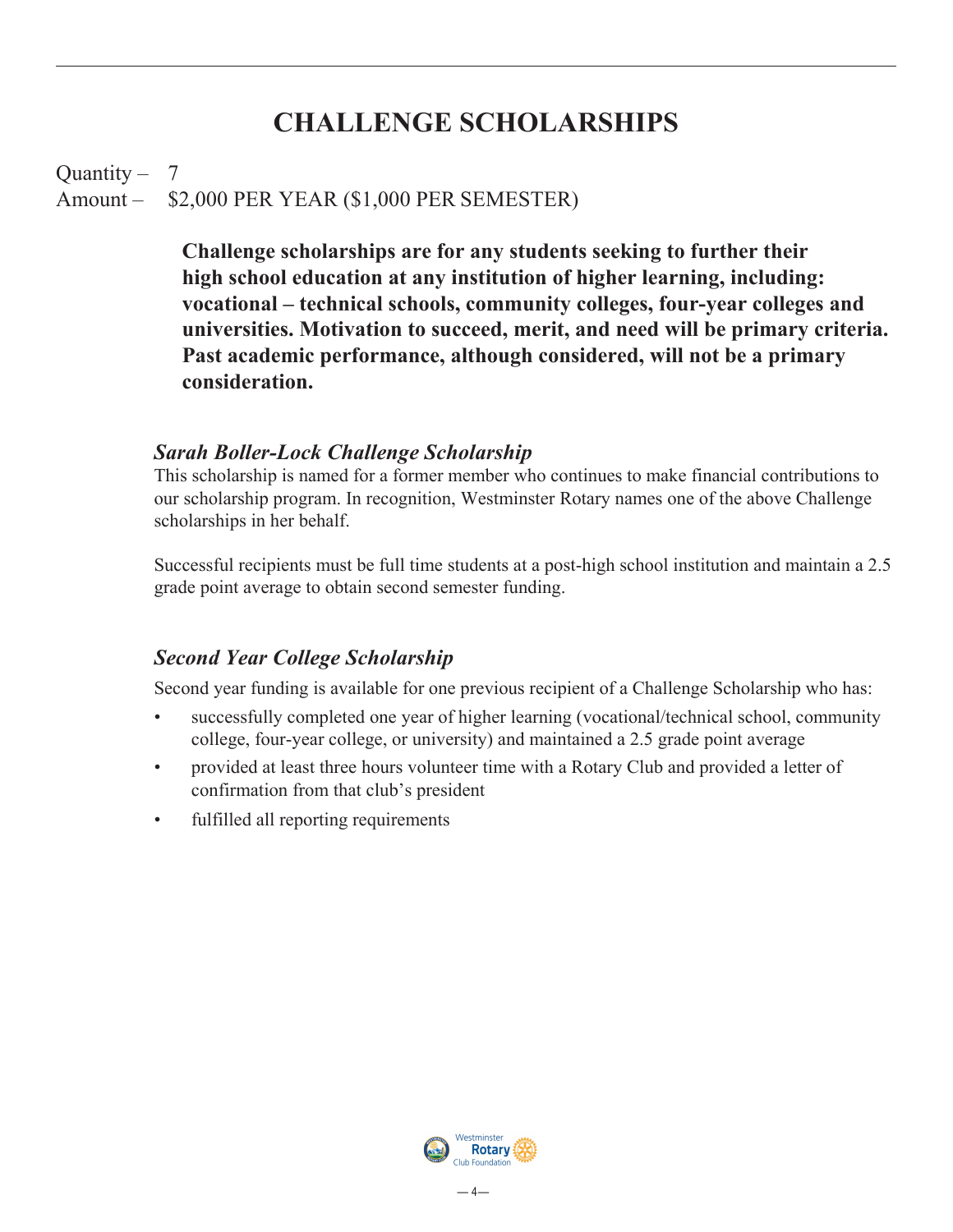# **RONDINELLI EDUCATION CAREER SCHOLARSHIP**

### Amount – \$2,000 PER YEAR (\$1,000 PER SEMESTER)

**This one-year scholarship to be awarded to a student of** *Westminster High School,* **who will enroll in an accredited college or university to become a future teacher.**

Successful recipient of the Education Career Scholarship must be a full-time student at a post-high school institution and maintain a 3.0 grade point average in the first semester to obtain second semester funding.

#### ◆ This scholarship is funded through the generosity of the Rondinelli family to *honor the memory of Carl Rondinelli.*

*Carl Rondinelli spent a lifetime in public education, starting as a teacher in Adams County School District 50 in 1949. He later served as principal of Westminster High School for many years, before becoming the district's Director of Finance. Upon retirement, he culminated his distinguished educational career as a member of the Westminster School District, Board of Education from 1985-95.*

# **MATTHEW K. ARCHER MEMORIAL ITSCHOLARSHIP**

Amount – \$2000 per year (\$1000 per semester)

#### **This one-year scholarship will be awarded to a graduating high school senior seeking an IT degree at an accredited two-year or four-year institution.**

Successful recipient of the Information Technology scholarship must be a full-time student as noted above and maintain a 3.0 grade point average in the first semester in order to receive second semester funding.

*This scholarship is funded thanks to the generosity of Susan and Mike Archer, M.D. It is in memory of their son Matt, who earned a master's degree in Business Administration and a master's degree in Business Analytics, who then began his IT career in Denver.*

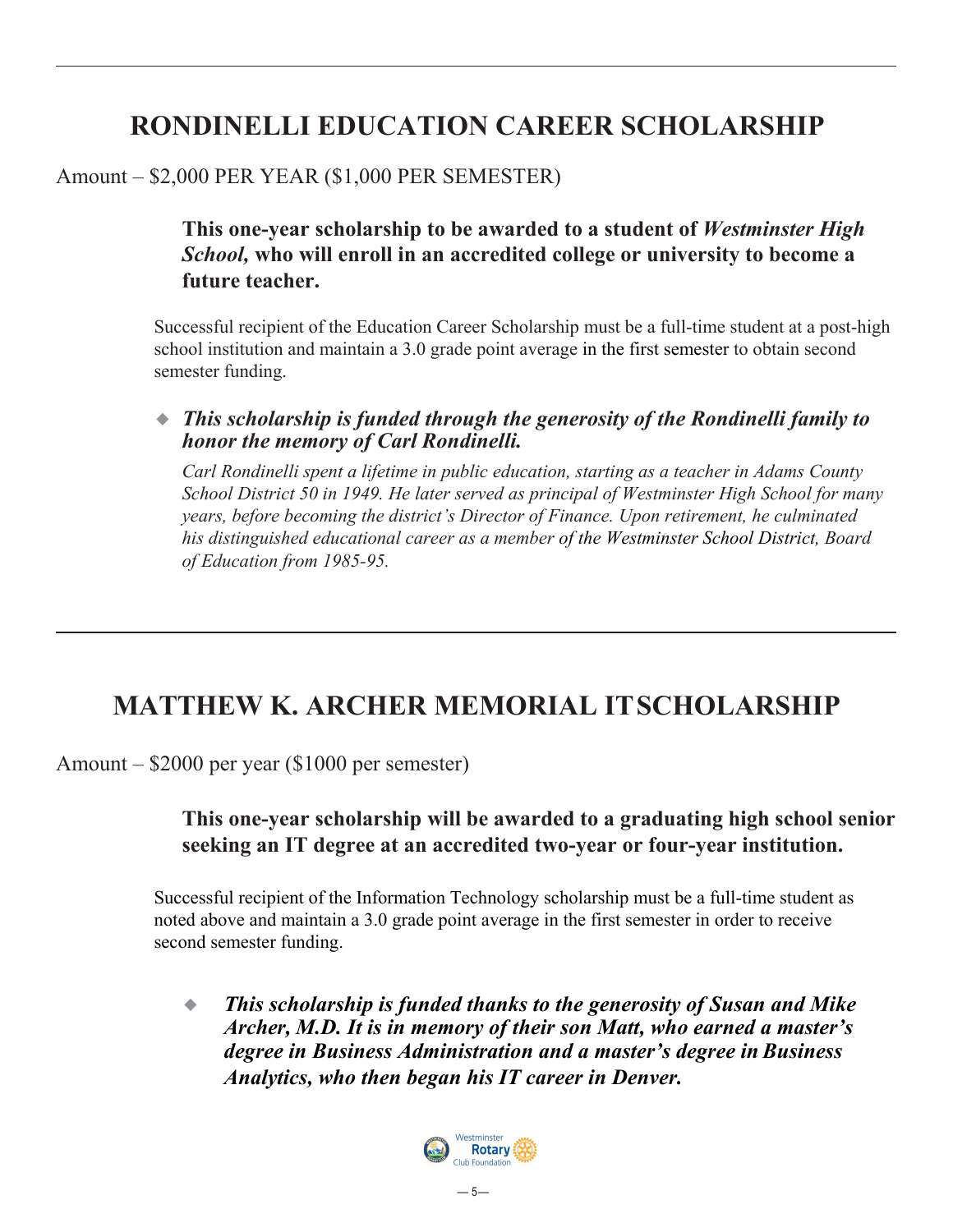# **VERHEY ARTS STUDIES SCHOLARSHIP**

Amount – \$2,000 PER YEAR (\$1,000 PER SEMESTER)

This is a one-year scholarship.

**The Arts scholarship is for those students seeking training at a state licensed and accredited school for a career in an Arts related field, i.e., Performing Arts, Visual Arts, Fine Arts, Graphic Arts or Culinary Arts.**

Additional Eligibility Requirement:

Applicant must have been active in their high school or community performing arts, created fine arts pieces, apprenticed at an Arts or Videography studio, or seeking a career in graphic arts or culinary arts.

Successful recipient of the Arts Studies Scholarship must be a full-time student and maintain a 2.5 grade point average in the first semester to obtain second semester funding.

◆ *This scholarship is provided through the generosity of Rich and Jan Verhey.* 

# **GAYESKI BUSINESS OR REAL ESTATE SCHOLARSHIP**

### Amount – \$2,000 PER YEAR (\$1,000 PER SEMESTER)

**The recipient of this scholarship must be pursuing a business or realestate degree at a two-year or four-year institution with an accredited business or real estate department. Applicants need to have demonstratedactive involvement in school leadership, community service, work, sports or other extracurricular activities. Social responsibility, a high level of integrity and financial need will be considerations.**

Successful recipient of the Business or Real Estate Scholarship must be a full time student in college and maintain a 2.8 grade point average in the first semester in order to obtain second semester funding.

◆ *This scholarship is funded through the generosity of the Gayeski family.* 

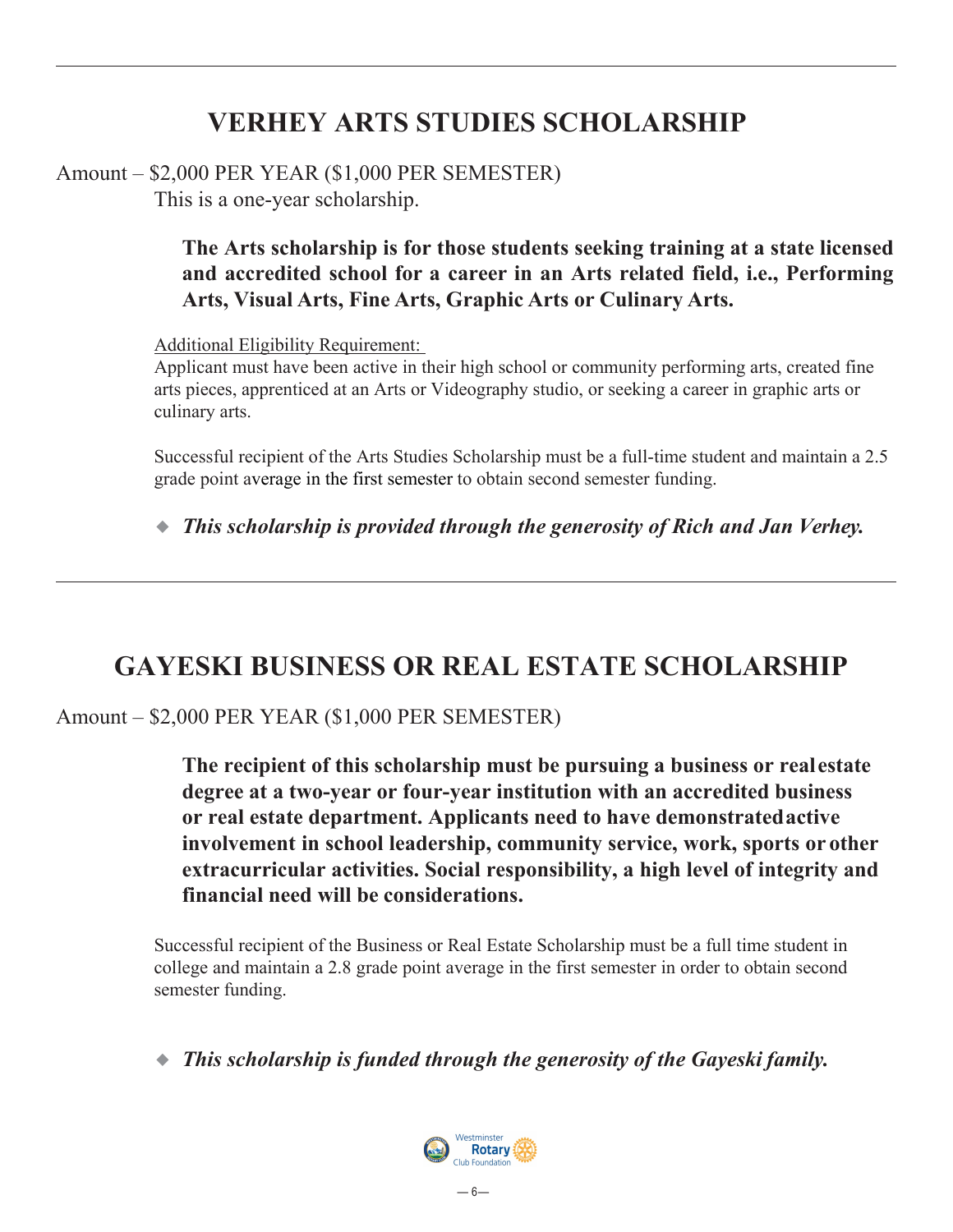# **VRIESMAN FAMILY "HEART TO SERVE" SCHOLARSHIP**

#### Amount – \$3,000 PER YEAR (\$1,500 PER SEMESTER)

This is a first-year scholarship with an opportunity to apply for an additional \$1,500 second year scholarship.

**This scholarship is for a graduating senior who has demonstrated a consistent heart for service. Some examples would be volunteering in a nursing home, hospital, or school, helping students or athletes with special needs, food banks, or another volunteer commitment. This student seeks to further their high school education in their chosen career at a community college, four-year college or university, or technical school. Applicants need to have an accumulated high school grade point average of at least 2.8 with a solid record of volunteering.**

Additional Eligibility Requirements:

- Maintain a 2.8 grade point average in the first semester in order to obtain second semester funding
- The recipient must provide a plan for continuing to serve as a volunteer while attending their post-high school educational school

## **SECOND YEAR VRIESMAN FAMILY "HEART TO SERVE" SCHOLARSHIP**

**To encourage the recipient to have a heart to serve during his/her post-high school education, the first-year recipient will be eligible to reapply for second year funding of \$1,500 if she/he has:**

- successfully completed one year of higher learning
- maintained a 2.8 grade point average
- demonstrated his/her dedication to serving others
- fulfilled all reporting requirements

#### ◆ *Funded through the generosity of the Vriesman children in memory of their father, Dar Vriesman, who dedicated his life to serving others.*

*He was a well-respected minister, and Rotary chaplain, in addition to a hospital and nursing home administrator. He read weekly to Westminster elementary school children who called him Grampa; served as a 10-year volunteer ambassador at Denver International Airport; supported his church homes in many selfless ways; and encouraged all his grandchildren,*

*including those with special needs. Dar was a Rotarian for 50 years and lived the Rotary motto of "Service Above Self." He valued those who provided service and kindness to others.*

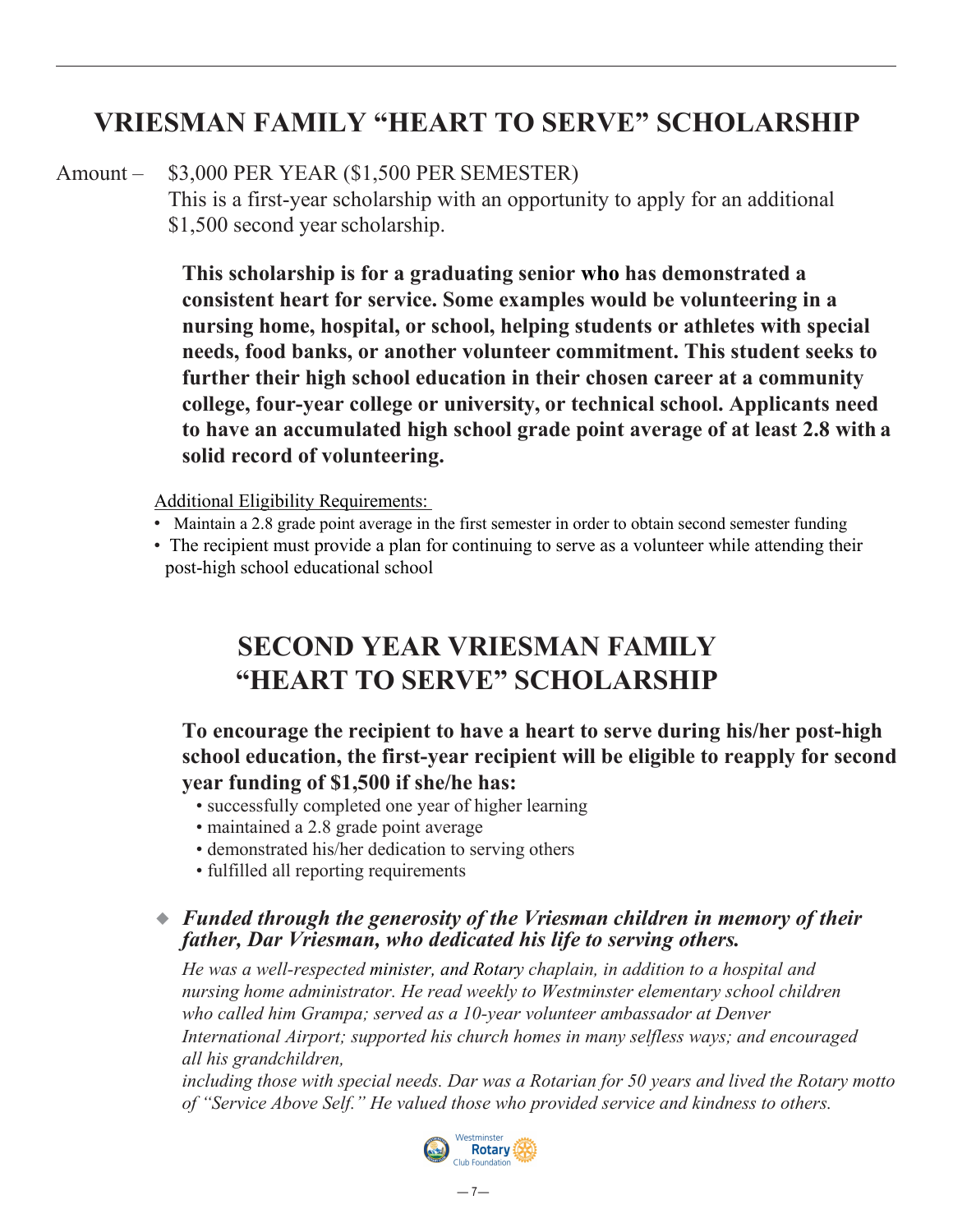### **BENNETT FAMILY MEMORIAL SCHOLARSHIPS**

Ouantity  $-2$ 

Amount – \$2,500 PER YEAR (\$1,250 PER SEMESTER)

These are one-year scholarships.

**These scholarships are directed at a graduating Seniorstudent who resides within the city limits of Westminster or has graduated from an accredited high school within Westminster Public Schools. Interest in returning to the Westminster area is also a consideration. This is a one-year scholarship only. The recipient must be enrolled or accepted at any institution of higher learning including community colleges, four-year colleges, universities. Motivation to succeed, merit, need, past academic performance, involvement in extracurricular activities, will be primary considerations.**

Successful recipients of the Bennett Family Memorial Scholarships must be a full-time student and maintain a passing grade point average in the first semester to obtain second semester funding.

◆ *These scholarships are made possible through the generosity of the Westminster Rotary Club along with contributions from the Bennett Family to honor the memory of their parents Mary and Jim Bennett.*

*Longtime Westminster residents Mary and Dr. Jim Bennett strongly supported education as a means for new opportunities and a fulfilling life. They were both actively involved in volunteer organizations throughout their many years in Westminster. Whether it was the Westminster Rotary Club or the Hyland Hills Foundation, the Bennetts always found the time to help others. This caring and giving attitude has been passed on to their children who wish to honor the memory of their parents with these scholarships so that those who want to improve their lives through education can have that opportunity.*

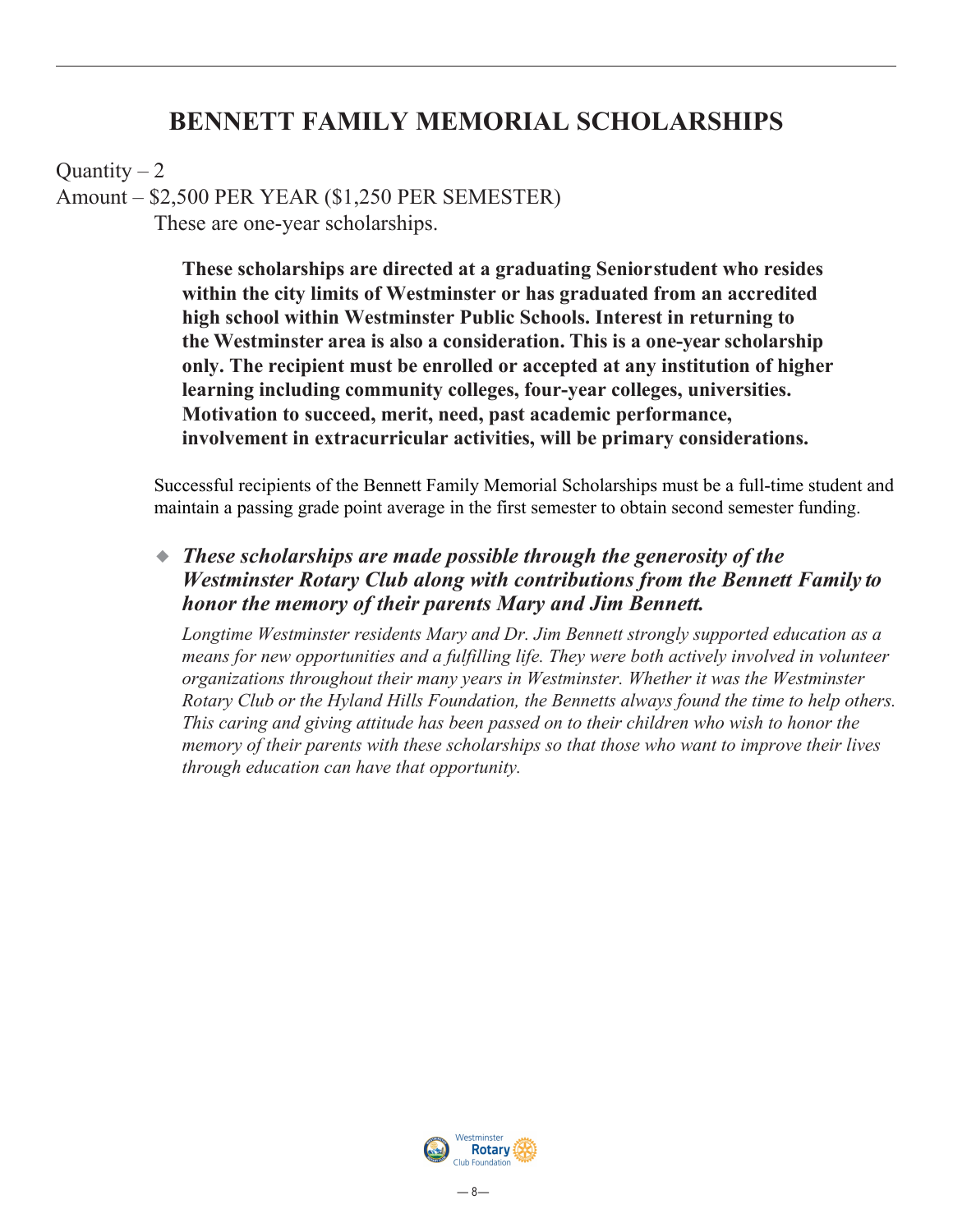# **SCHAEFER ACCOUNTING OR REAL ESTATE SCHOLARSHIP**

Amount – \$2,000 PER YEAR (\$1,000 PER SEMESTER)

This is a one-year scholarship.

### **The recipient of this scholarship must be seeking a career in business, accounting, or real estate at a two-year or four-year institution with an accredited business or real estate department.**

Additional Eligibility Requirement: Applicants must have been active in their high school DECA or business club.

Successful recipient of the Accounting or Real Estate Scholarship must be a full-time student in college and maintain a 3.0 grade point average in the first semester in order to obtain second semester funding.

◆ *This scholarship is funded through the generosity of Ryan and Melissa Schaefer and the Schaefer family honoring long-time Westminster residents Ron and Linda Schaefer.*

## **PAY-IT-FORWARD SCHOLARSHIP**

#### Amount – \$2,000 PER YEAR (\$1,000 PER SEMESTER)

This is a one-year scholarship.

### **The recipient of this scholarship will be seeking a degree at a college or university with an outstanding liberal arts curriculum.**

Successful recipient of the Pay-It-Forward Scholarship must be a full-time student in college and maintain a 3.0 grade point average in the first semester in order to obtain second semester funding.

◆ *This special scholarship is initiated by Karsten Deuschle, a previous Westminster Rotary Club Scholarship recipient. A graduate of Arizona State University, Karsten is now a Certified PublicAccountant in Denver. Unsolicited, Karsten contributed to the scholarship fund to enhance the program, and Rotary has elected to acknowledge his generosity by providing matching funds for Paying-it-Forward.*

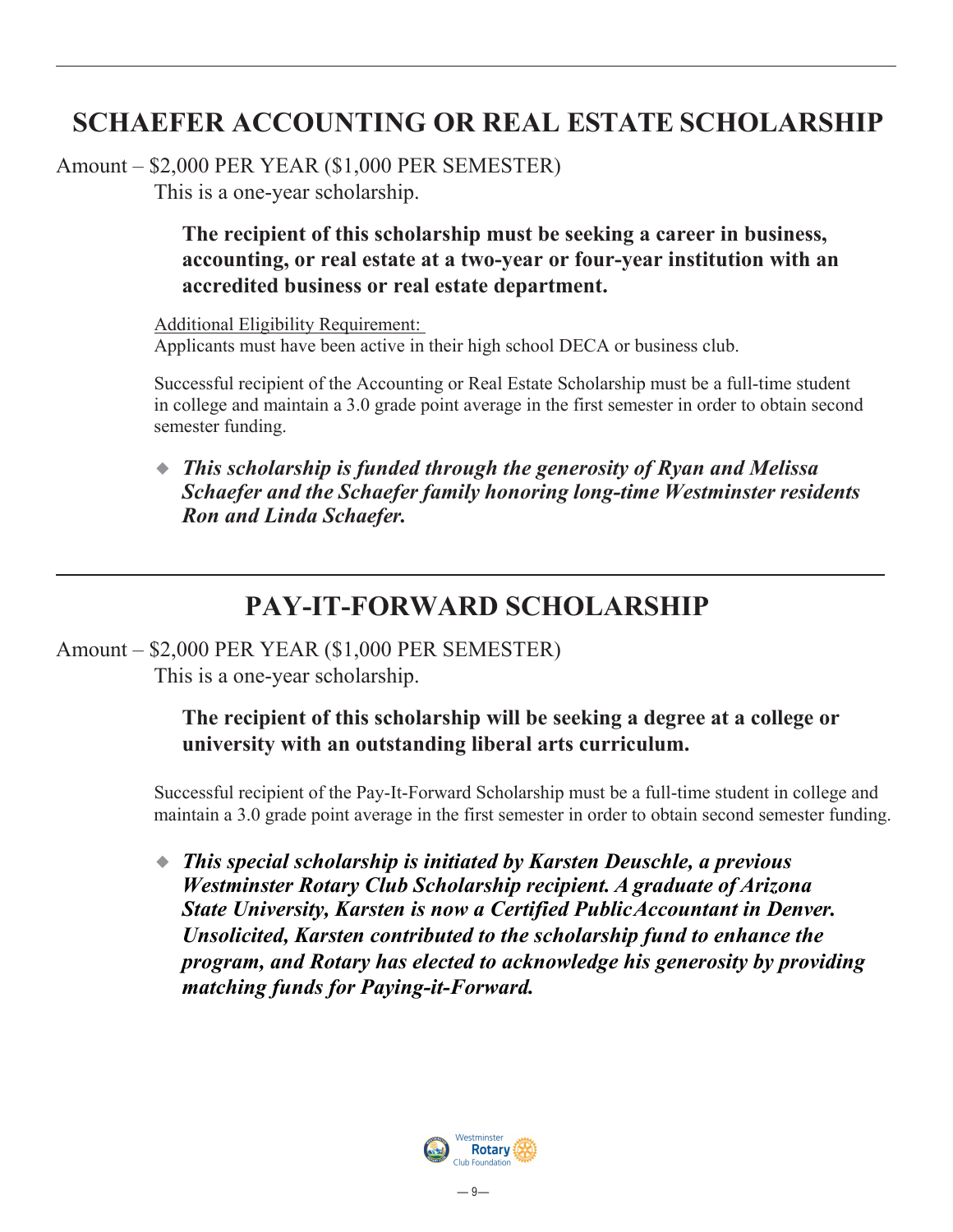# **ARCHER BUSINESS CAREER SCHOLARSHIP**

Amount – \$1,000 PER YEAR (\$500 PER SEMESTER) This is a one-year scholarship.

### **This one-year scholarship will be awarded to an applicant who will enroll in an accredited college, university or business school, seeking a degree in business or a business-related field.**

Successful recipient of the Business Career Scholarship must be a full-time student as outlined above and maintain a passing grade point average in the first semester to obtain second semester funding.

◆ *F unded through the generosity of Susan and Mike Archer, M.D., in honor of his late mother, Mary Ann Archer, a 50-year Westminster resident who was involved in a myriad of community activities.*

# **TUTTLE VISUAL ARTS AND TECHNOLOGY STUDIES**

Amount – \$2,000 (\$1,000 PER SEMESTER)

This is a one-year scholarship.

**This scholarship in Visual Arts and Technology studies is reserved for those students pursuing a career in visual media such as fine arts, applied arts, graphic design, computer graphics, computer aided design and drafting, website design, animation, computer gaming design, and photography. This scholarship can be used for education in an accredited Vo-Tech institute, community college, or four-year university.**

Successful recipient of the Visual Arts and Technology Studies Scholarship must be a full time student and maintain a passing grade point average in the first semester to obtain second semester funding.

◆ *This Brad Tuttle memorial scholarship is provided through the ongoing generosity of the late Gary Tuttle, a former Rotarian, in memory of his son Brad Tuttle.*

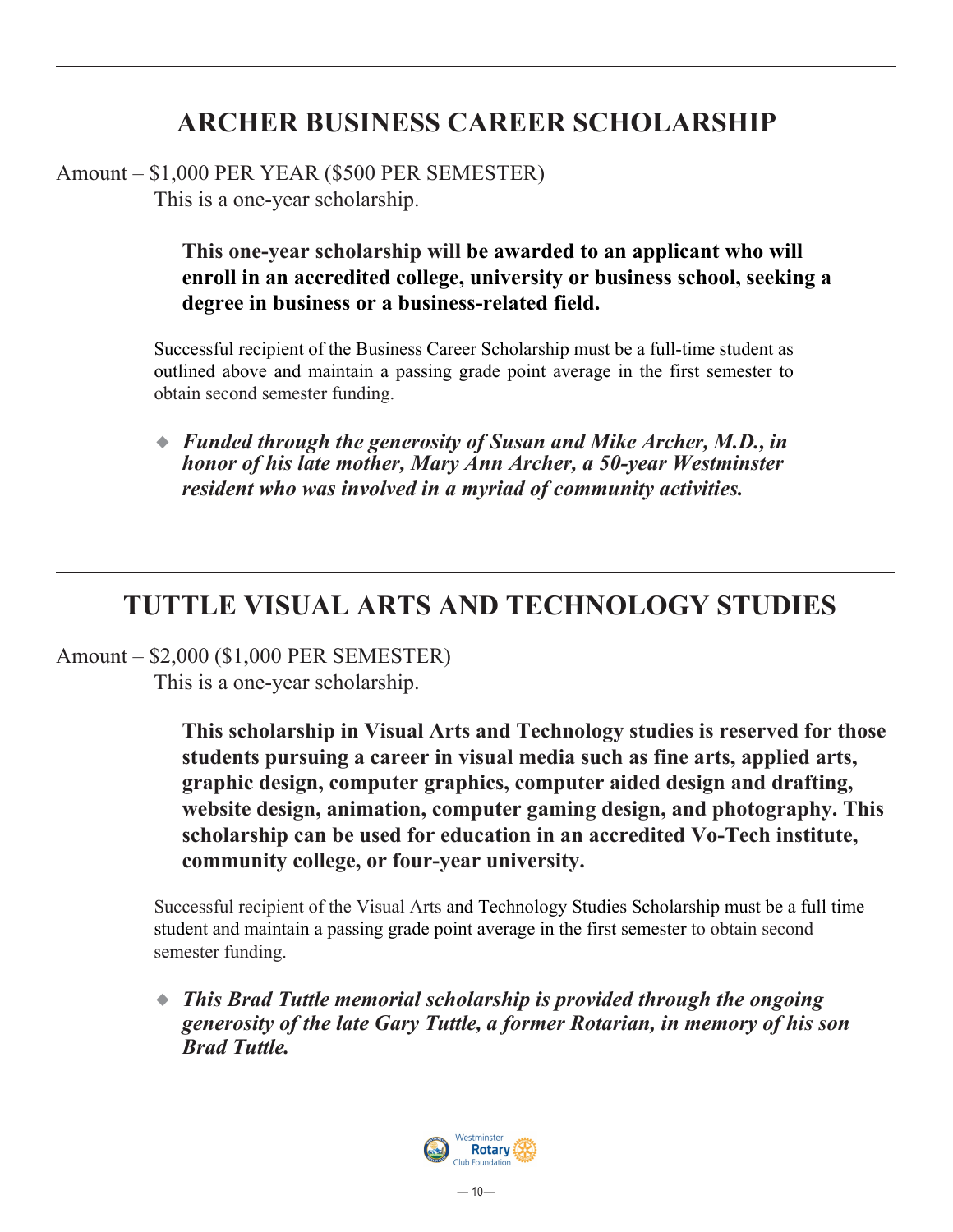# **FLACHMAN JOURNALISM MAJOR SCHOLARSHIP**

Amount – \$2,000 PER YEAR (\$1,000 PER SEMESTER)

This is a one-year scholarship.

**The recipient of this scholarship must be seeking a career at a private or public four-year college or university offering an accredited journalism, communications, or media major. The pursued degree may be in print journalism (newspaper or magazine), electronic journalism (television/radio) or public relations.**

Additional Eligibility Requirements:

- Applicants must have been active on his or her high school newspapers, and/or literary magazine, or yearbook in an editorial or writing capacity
- Applicants must provide samples of published writing.

Successful recipient must be a full-time student in college and maintain a 3.0 grade point average in the first semester in order to obtain second semester funding.

◆ *This scholarship is funded through the generosity of the late Wilbur E. Flachman, newspaper editor and publisher in the MetroNorth area, 1961-2000, and Dr. Marilyn Flachman, educator for 50 years and 8-year member of Westminster Public Schools Board of Education.*

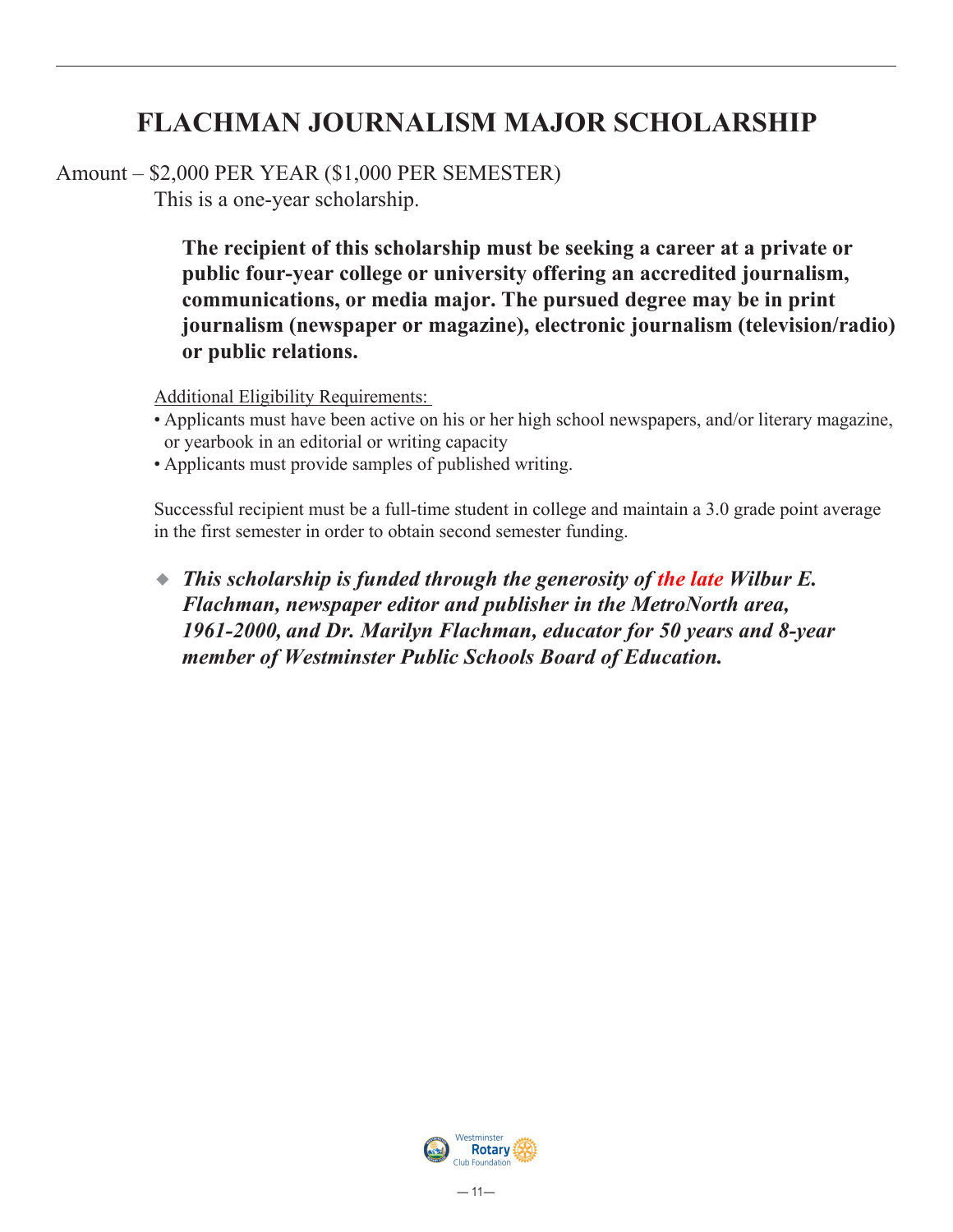# **MIKE SCHAFFNER OPPORTUNITY SCHOLARSHIP**

#### Amount – \$4,000 PER YEAR (\$2,000 PER SEMESTER)

### **Applicants need to have accumulated a high school grade point average of at least 2.5, which is trumped by a background that predicts a solid work ethic, tenacity and integrity, attributes embodied by Mike Schaffner.**

Successful recipient of the Schaffner Opportunity Scholarship must be a full-time student at a post-high school institution and maintain a 2.5 grade point average in the first semester to obtain second semester funding.

#### ◆ *F unded by the estate of Myer "Mike" Schaffner, via the generosity of daughter Susan Schaffner, administrator.*

*A charter member of the Rotary Club of Westminster, Mike Schaffner was an active and contributing member for more than fifty years. A respected businessman in Westminster, Mr. Schaffner founded Peerless Tire Company and developed the firm into a multi-state industry leader.*